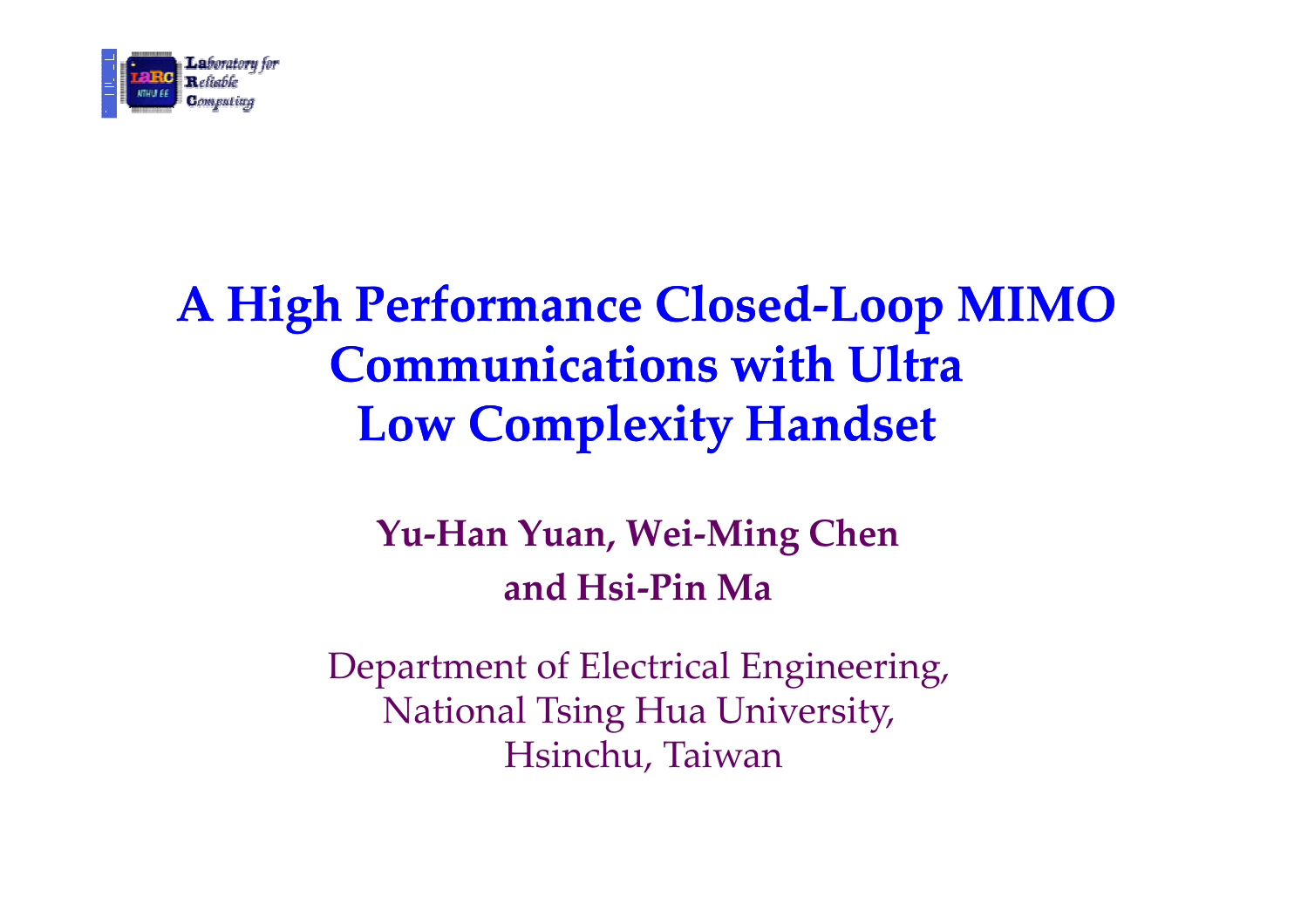

### **Motivation**

- $\bullet$  Joint Transceiver Design for Closed-Loop MIMO
	- $-$  TV can take advantage of CSI to apply the a TX can take advantage of CSI to apply the advanced processing to enhance the performance of communications and potentially simplify the receiver architecture.
	- Target
		- High performance
		- Low complexity handset

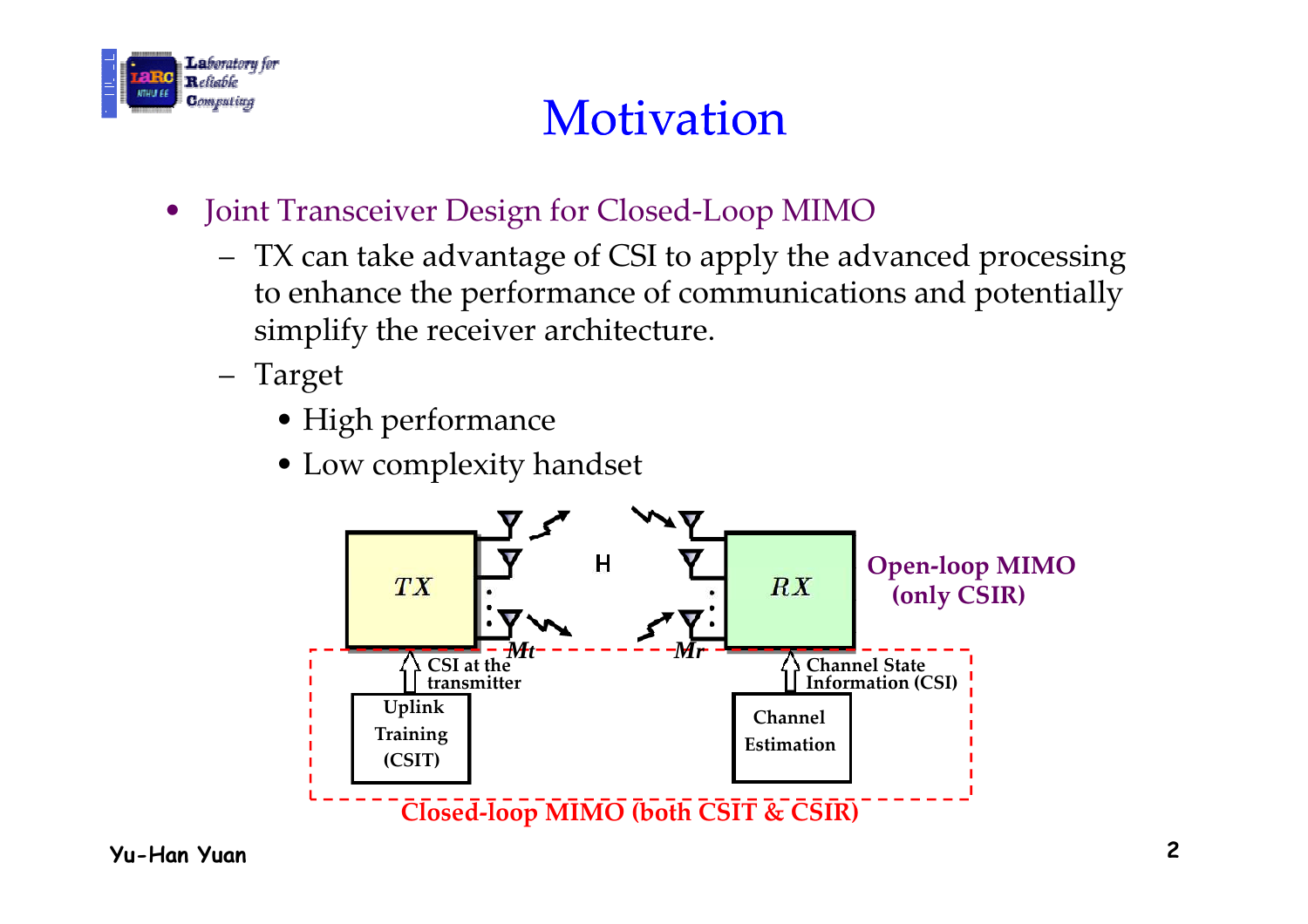#### Laboratory for  $\mathbf{R}$ eliable Architecture of the Proposed Transceiver*<u>Computing</u>*

• An efficient and practicable MIMO transceiver in which transmitter antenna selection is applied to geometric mean decomposition (GMD) which is combined with Tomlinson-Harashima Precoder (THP) in TDD system is implemented.



| Mode                        | TDD                         |  |
|-----------------------------|-----------------------------|--|
| <b>Channel Model</b>        | i.i.d. Rayleigh flat fading |  |
| <b>Antenna Selection</b>    | 4 Tx ant. from 6 Tx ant.    |  |
| <b>Spatial Multiplexing</b> | 4×4                         |  |
| <b>Modulation</b>           | QPSK, 16QAM, 64QAM          |  |

In order to save GMD computation at the handset, we take the decoder quantization and reconstructioninto consideration.

Compared with the GMD scheme, the complexity is 60% reduction at the<br>banded: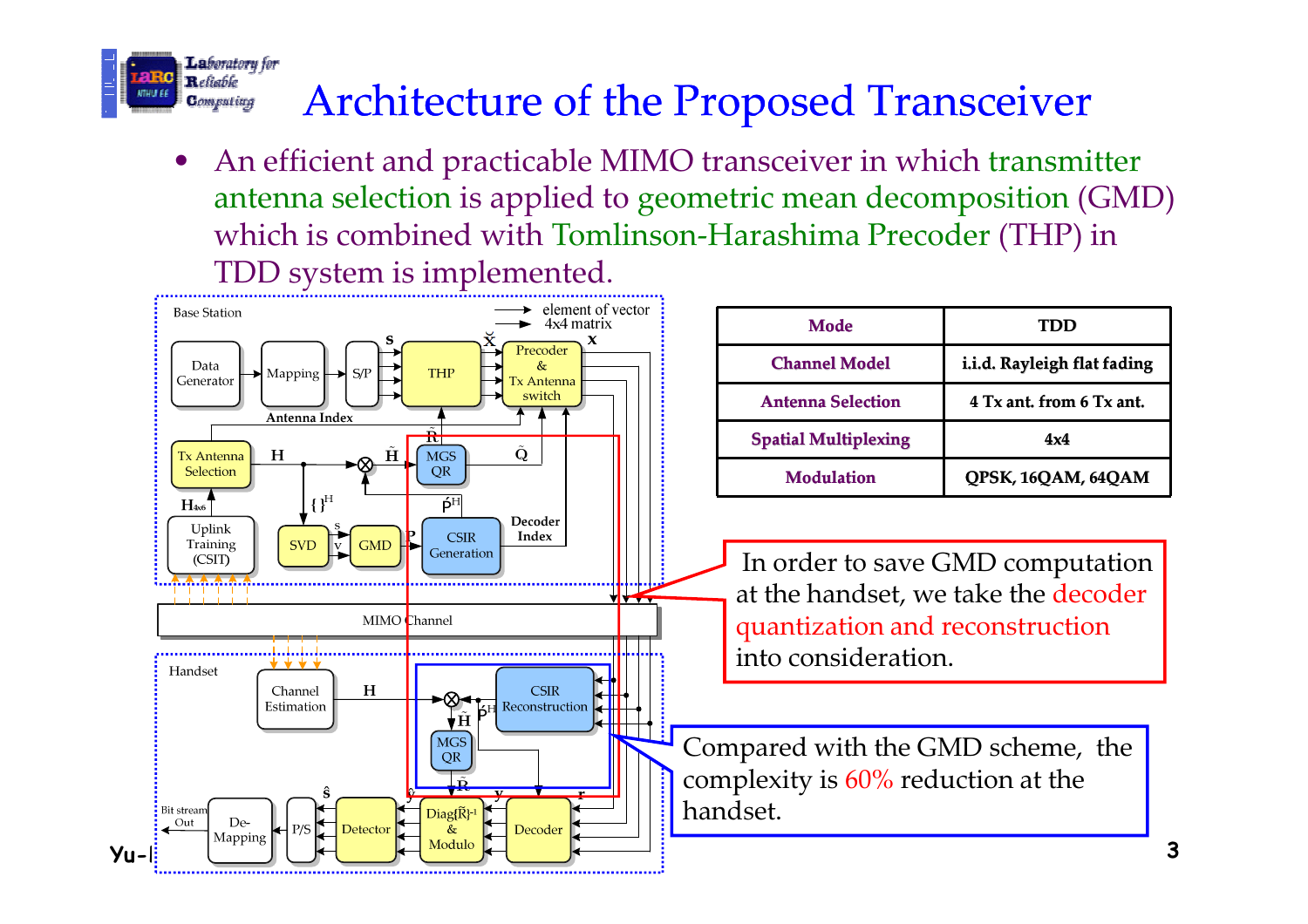

#### Transmission Flow

 A MIMO joint transceiver is implemented on a SoC platform which is •realized to do the hardware/software (HW/SW) co-verification strategy to debug the proposed architecture.